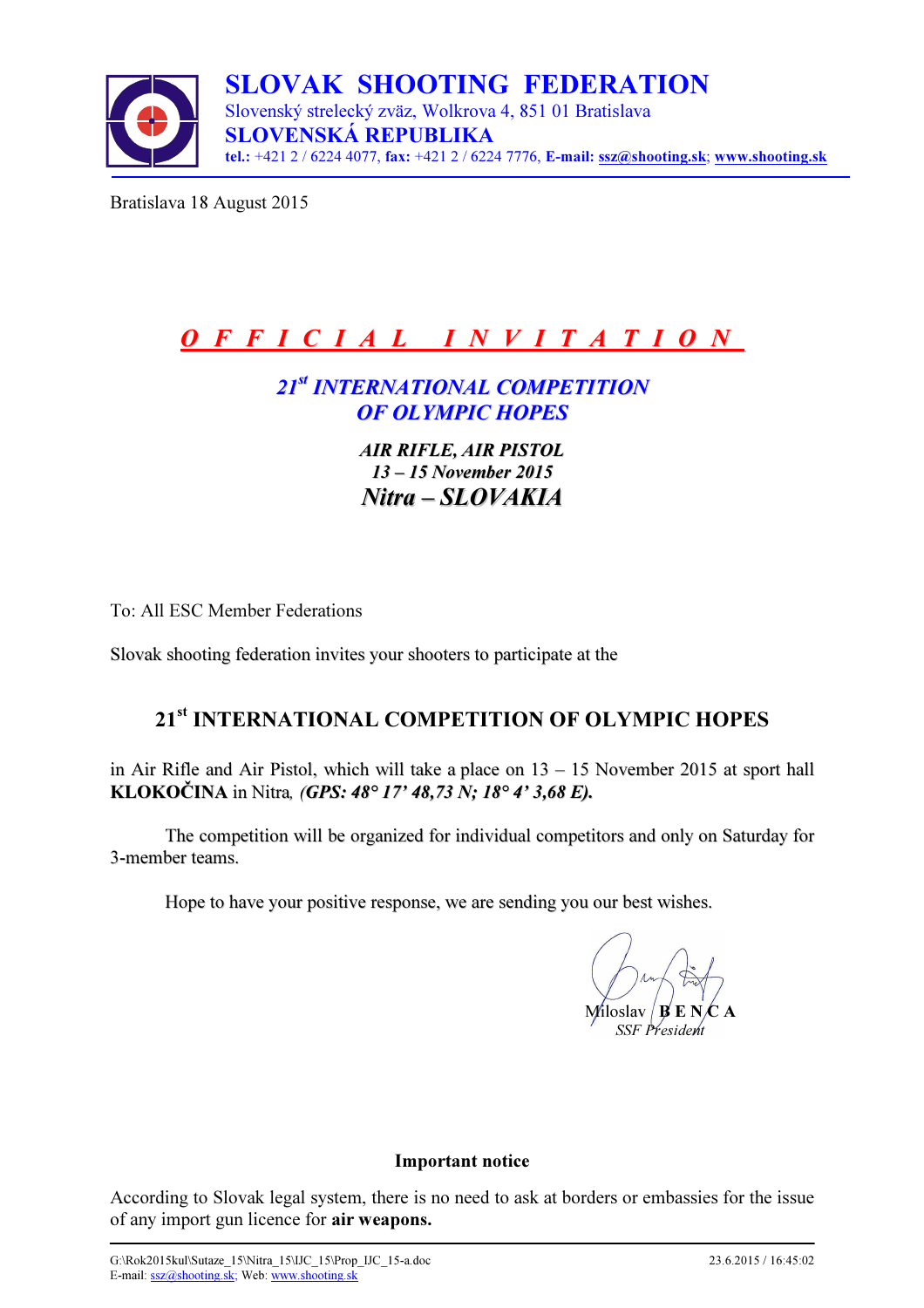## 21<sup>st</sup> INTERNATIONAL COMPETITION OF OLYMPIC HOPES

### AIR RIFLE, AIR PISTOL 13 – 15 November 2015 Nitra – SLOVAKIA PRELIMINARY PROGRAM

| Category: | <i>Saturday</i>     |                                            | <b>Sunday</b>                                               |
|-----------|---------------------|--------------------------------------------|-------------------------------------------------------------|
|           | junior men $-$ Jm   | $(19, 20 \text{ year} - 60 \text{ shots})$ | junior men (common category junior men + kadet men)         |
|           | kadet men $-$ Km    | $(17, 18 \text{ year} - 60 \text{ shots})$ | junior women (common category junior women $+$ kadet women) |
|           | young men $-$ Ym    | (under $17$ year $-$ 40 shots)             | <b>YOUNG</b> (common category young men $+$ young women)    |
|           | junior women $-$ Jw | $(19, 20 \text{ year} - 40 \text{ shots})$ |                                                             |
|           | kadet women $-Kw$   | $(17, 18 \text{ year} - 40 \text{ shots})$ |                                                             |
|           | young women $-$ Yw  | (under $17$ year $-$ 40 shots)             |                                                             |

### Entry Fees: 30  $\epsilon$  per shooter (the price is for both competition days)

| Friday | Training Air Rifle, Air Pistol                      | $13.30 - 16.30$ |
|--------|-----------------------------------------------------|-----------------|
|        | 13. 11. 2015 Technical meeting – Final Firing Range | 16,15           |
|        | Opening ceremony                                    | 16,30           |

|                                            | <b>Competition day</b>                   | - Cena primátora mesta Nitra                                                                       |                         |                                 |                                |
|--------------------------------------------|------------------------------------------|----------------------------------------------------------------------------------------------------|-------------------------|---------------------------------|--------------------------------|
| Day                                        | <b>Discipline</b>                        | Category                                                                                           | Athletes to<br>the line | The preparation<br>and sighting | <b>Start of</b><br>competition |
| <b>Saturday</b>                            | $AR 40 + AP 40$                          | Jw, Kw, Yw, Ym                                                                                     | 8:30                    | 8:45                            | 9:00                           |
|                                            | $AR 60 + AP 40$                          | $Jm, Km, +Jw, Kw, Yw, Ym$                                                                          | 10:15                   | 10:30                           | 10:45                          |
|                                            | $AR 60 + AP 60$                          | Jm, Km                                                                                             | 12:15                   | 12:30                           | 12:45                          |
| <b>FINAL</b>                               | Air rifle 40                             | kadet women                                                                                        |                         | 10:45                           | 11:15                          |
|                                            | Air rifle 40                             | junior women                                                                                       |                         | 11:45                           | 12:15                          |
|                                            | Air pistol 40                            | kadet women                                                                                        |                         | 12:45                           | 13:15                          |
|                                            | Air pistol 40                            | <i>junior</i> women                                                                                |                         | 13:45                           | 14:15                          |
|                                            | Air pistol 60                            | kadet men                                                                                          |                         | 14:45                           | 14:15                          |
|                                            | Air pistol 60                            | <i>junior</i> men                                                                                  |                         | 15:45                           | 15:15                          |
|                                            | Air rifle 60                             | kadet men                                                                                          |                         | 16:45                           | 16:15                          |
|                                            | Air rifle 60                             | <i>junior</i> men                                                                                  |                         | 17:45                           | 18:15                          |
|                                            | Competition day<br>- Cena prezidenta SSZ |                                                                                                    |                         |                                 |                                |
| Day                                        | <b>Discipline</b>                        | Category                                                                                           | Athletes to<br>the line | The preparation<br>and sighting | <b>Start of</b><br>competition |
| <b>Sunday</b>                              | $AP 40 + AR 40$                          | Jw, $Y(w+m)$                                                                                       | 8:00                    | 8:15                            | 8:30                           |
| 14. 11. 2015<br>15.11.2015<br><b>FINAL</b> | <b>AWARD</b><br><b>CEREMONY</b>          | For Teams and young categories (Saturday Results)                                                  |                         |                                 |                                |
|                                            | $AP 60 + AR 40$                          | $Jm + Jw$                                                                                          | 10:00                   | 10:15                           | 10:30                          |
|                                            | AR 60                                    | Jm                                                                                                 | 11:45                   | 12:00                           | 12:15                          |
|                                            | Air pistol 40<br>Air pistol 60           | <i>junior women</i> (common category $Jw + Kw$ )<br><i>junior men</i> (common category $Jm + Km$ ) |                         | 10:30                           | 11:00                          |
|                                            | Air rifle 40<br>Air rifle 60             | <i>junior women</i> (common category $Jw + Kw$ )<br><i>junior men</i> (common category $Jm + Km$ ) |                         |                                 |                                |
|                                            | SERVICE: ANSCHUTZ                        |                                                                                                    |                         |                                 |                                |

®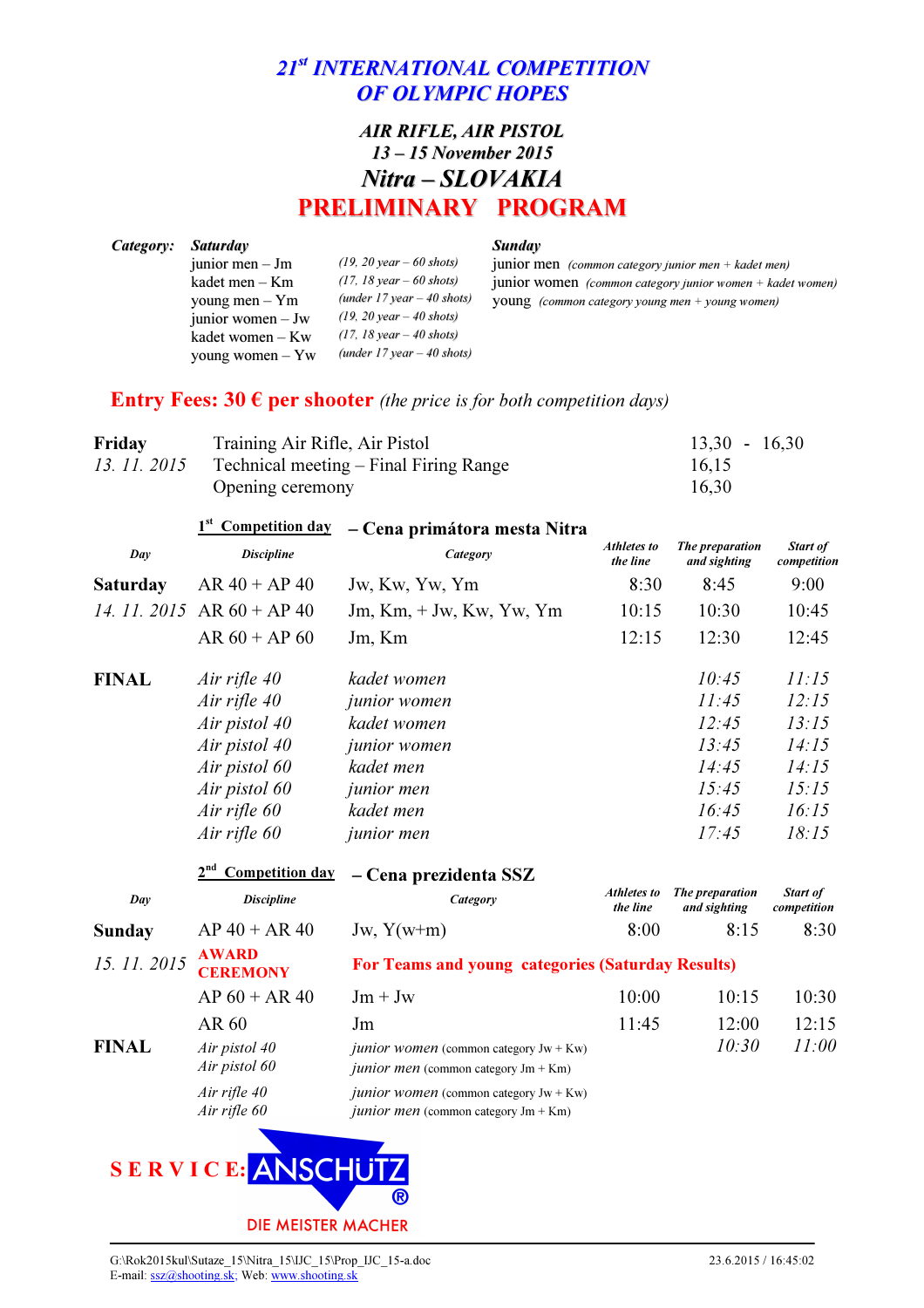#### SLOVAK SHOOTING FEDERATION

Wolkrova 4, 851 01 Bratislava, Slovakia  $Tel.: +421 - 2 - 62244077$ Fax:  $+421 - 2 - 6224$  7776 Internet: www.shooting.sk E-mail: ssz@shooting.sk

### 21st INTERNATIONAL COMPETITION OF OLYMPIC HOPES AIR RIFLE, AIR PISTOL 13 – 15 November 2015

## Nitra – SLOVAKIA

## PRELIMINARY ENTRY FORM

please return no later than 20 October 2015

| <b>Federation or Association</b> | $\bullet$ |
|----------------------------------|-----------|
| <b>Address</b>                   | $\bullet$ |
| Contact person                   |           |
| Telephone                        |           |
| Telefax                          |           |
| E-mail                           |           |
| Date of arrival                  |           |
| Date of departure                |           |

| Category                                 | Air rifle | Air pistol | <b>Total</b> |  |
|------------------------------------------|-----------|------------|--------------|--|
| Junior men (19, 20 year / 1995, 1996)    | Jm        |            |              |  |
| Kadet men (17, 18 year / 1997, 1998)     | Km        |            |              |  |
| Young men (under 17 year / 1999, )       | Ym        |            |              |  |
| Junior women (19, 20 year / 1995, 1996)  | $J_{W}$   |            |              |  |
| Kadet women (17, 18 year / 1997, 1998)   | Kw        |            |              |  |
| Young women (under $17$ year $/$ 1999, ) | Yw        |            |              |  |

#### Delegation:

| <b>Shooters</b>    |       |
|--------------------|-------|
| Coaches            |       |
| <b>Journalists</b> |       |
| <b>Others</b>      | Date  |
| <b>Total</b>       | Signa |

Signature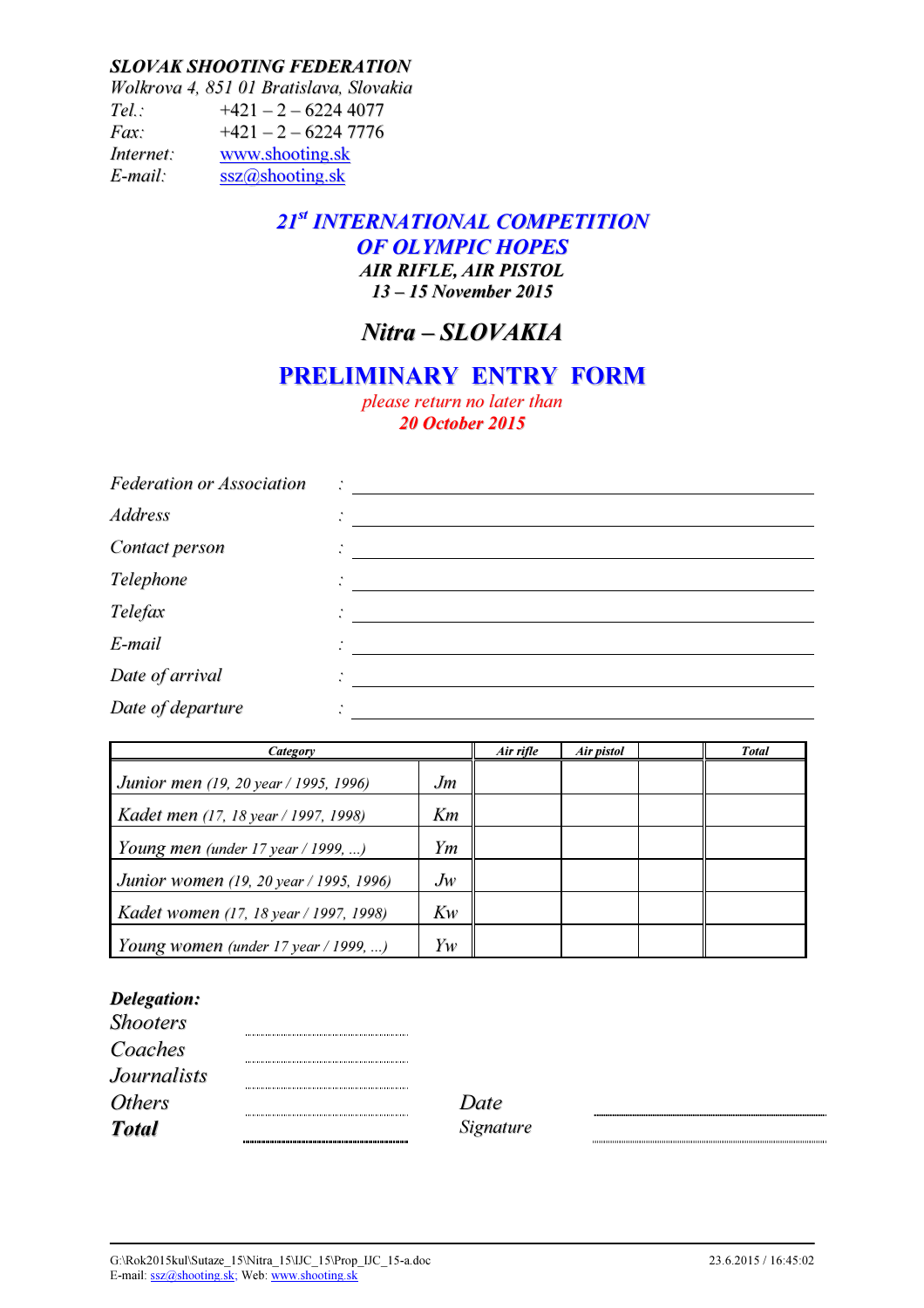21<sup>st</sup> INTERNATIONAL COMPETITION OF OLYMPIC HOPES AIR RIFLE, AIR PISTOL 13. – 15. November 2015

Nitra – SLOVAKIA

# HOTEL INFORMATION

ACCOMMODATION

Hotel ZOBOR Tel: +421-37-652 53 81-3 Fax. +421-37-652 50 60 www.hotelzobor.sk

Hotel AGROINŠTITÚT Tel: +421-37-791 01 11 Fax: +421-37-653 33 61

www.agroinstitut.sk

TRANS MOTEL Tel: +421-37-651 82 52-3 Fax. +421-37-621 82 53

Slovak shooting federation doesn´t secure the accommodation, federations have to make a hotel reservation for their teams by calling or faxing the order directly to hotel.